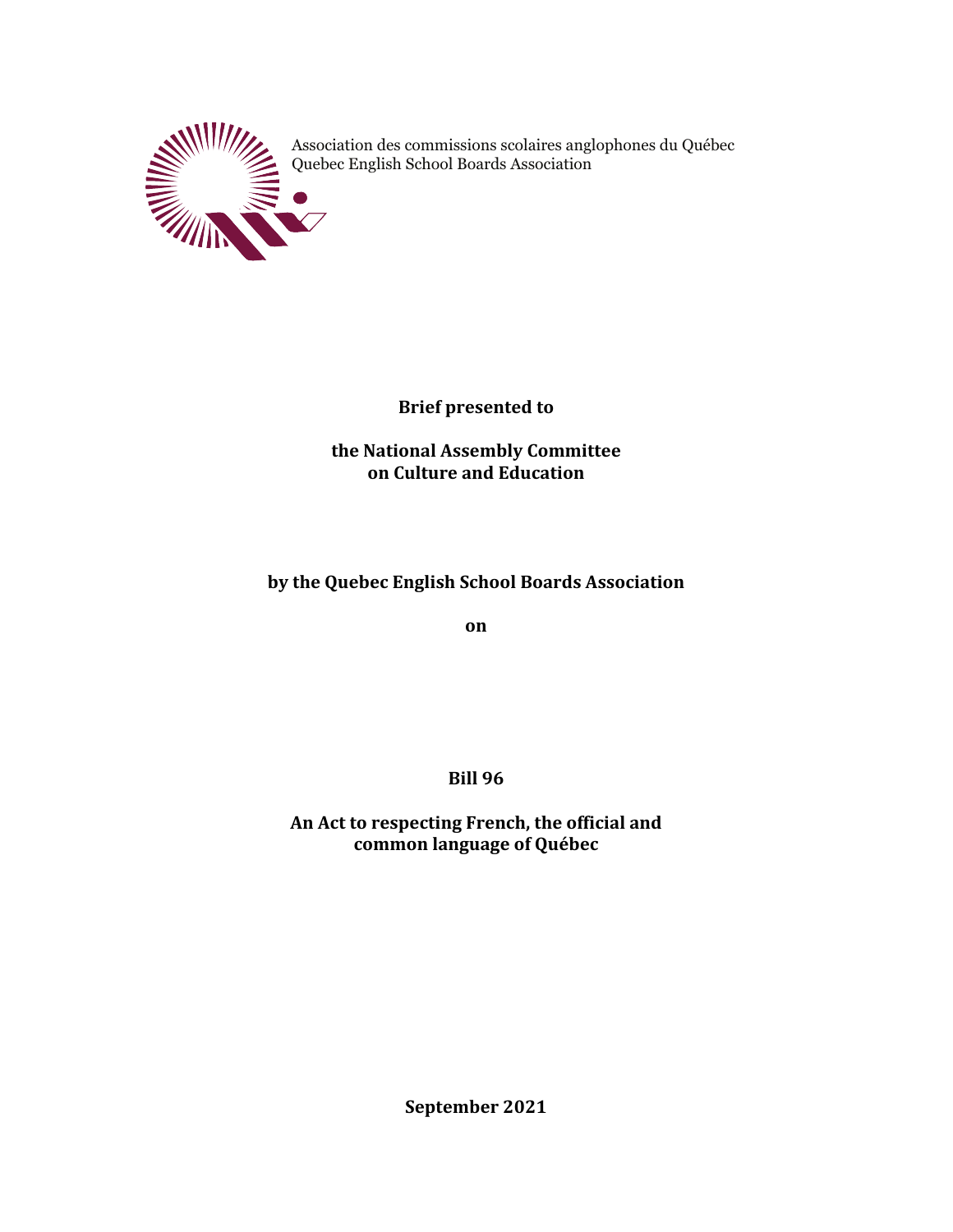# **Introduction**

Since 1929, the Quebec English School Boards Association (QESBA) and its predecessors have served as a vehicle through which school boards, elected commissioners, and parents have shared ideas and worked together to achieve our community's common goal of ensuring quality educational services. The member school boards of QESBA serve some 100,000 students in roughly 330 elementary and high schools, as well as adult and vocational centres across Québec. Each Board has its unique demographics, orientations, and history. All of them share a "made-in-English-Québec" sensibility to delivering public education services, with equal regard for the needs of all students, staff, and communities.

- *Parent and community involvement*: as our school boards answer to the taxpayers, our schools have always been accessible to and transparent towards parents and community;
- *A recognition of our particular status as English-speaking institutions:* Québec's English-speaking community, in all its diversity, continues to contribute to the rich tapestry of Québec life. English public school boards, representing the sole level of elected government answerable to that community, assumes as part of their mission the job of teaching about and strengthening that fundamental contribution.

Elected commissioners are on the front lines of all decisions that will affect and ultimately benefit students. Our sector has much to be proud of including attaining an 86% success rate.

# **History**

QESBA has been advocating for English (protestant boards before 1998) public education in Québec since the association was founded in 1929. QESBA (and predecessors) have gone, through amalgamation, from 129 member boards to 9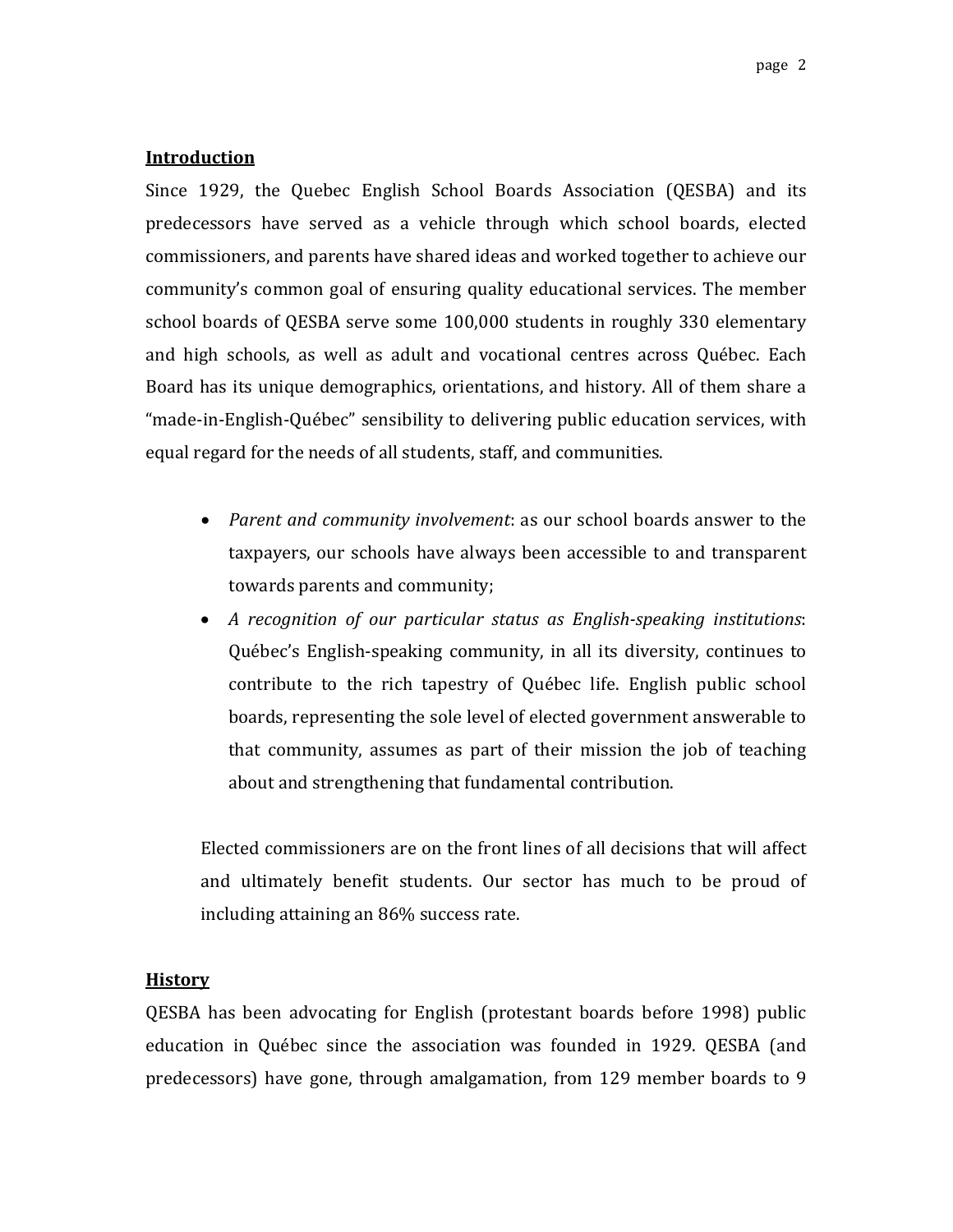(plus the Centre de services scolaire du Littoral, which is a special status CSS) since the creation of the Ministry of Education in 1964.

Our enrolment in 1975 was over 250,000 students across Québec and has declined to approximately 100,000 in 2020. There were as many as 172-elected Commissioners in 1975 and as of November 2014 there are 95 Commissioners and 9 elected Chairpersons. We registered a nearly 86% success rate as of June 2017 and rising annually; our administrative overhead costs are among the lowest of any publicly funded institutions at a 4% average.

#### French in Québec

The French language is in a minority position in Canada and, of course, in North America. The QESBA recognizes that legislative, regulatory, and collective efforts are needed to protect and promote the French language here in Québec and throughout Canada. But the protection and promotion of the French language in Québec should not be done by infringing on the Québec Charter of Human Rights and Freedoms (which reflects the fundamental common values of Quebecers) nor at the expense of the rights of English-speaking Quebecers and their institutions, including our Constitutional rights to control and manage our school system by virtue of section 23 of the Canadian Charter of Rights and Freedoms.

The QESBA does not wish to engage in a socio-demographic discussion about the fragility of the French language in Québec. We feel compelled to observe, however, that by many measurable criteria, Québec has never been more French than today. According to the 2016 Canadian Census (single responses), 82.3% of Quebecers speak French most often at home, 10.1% speak English most often at home and 7.6% speak another language most often at home. Regarding public schooling, the Ministère de l'Éducation du Québec (MEQ) estimates for the 2020-2021 school year indicate that 91.2% of students from pre-school to the end of high school are enrolled in French-language school service centres and 8.8% are enrolled in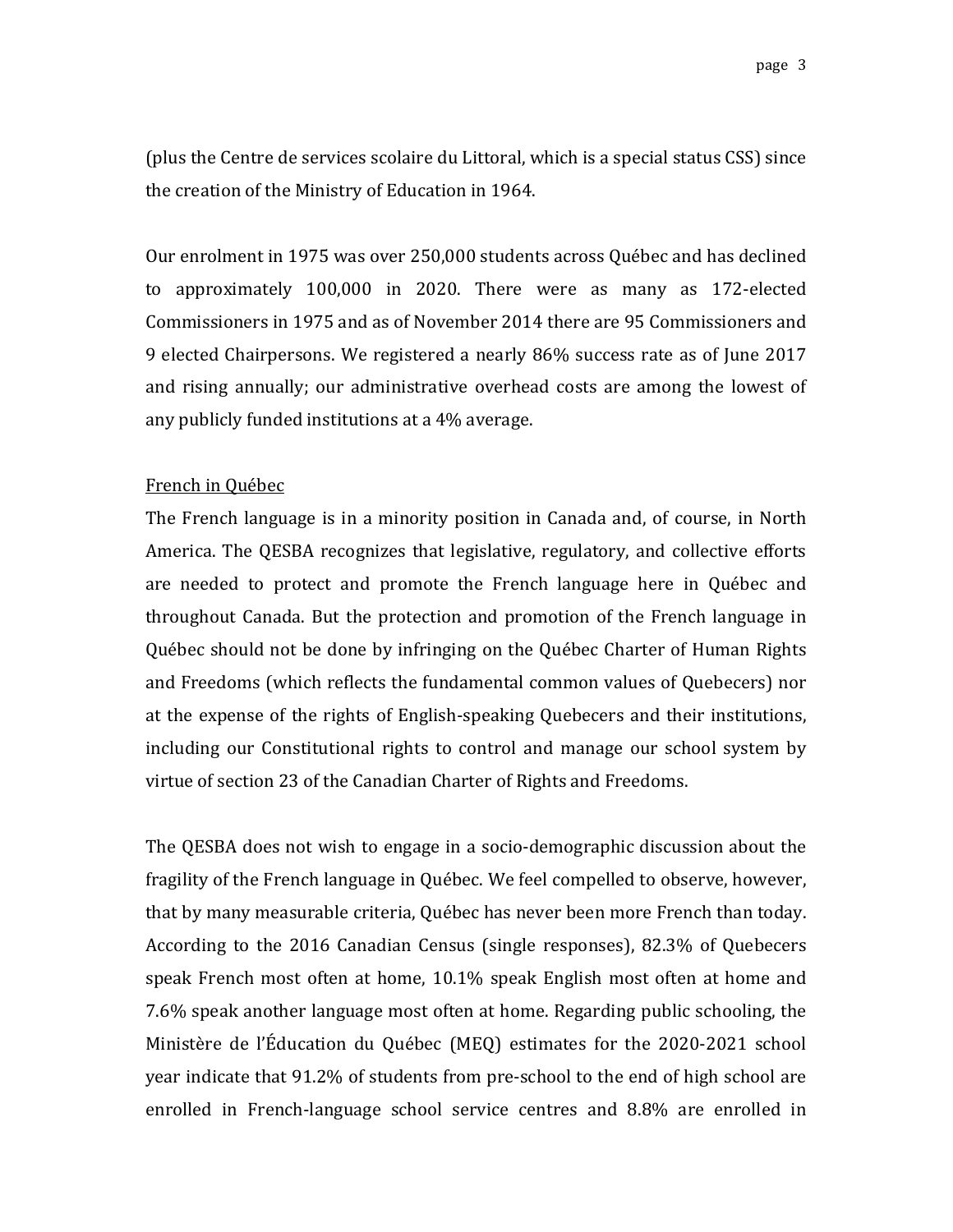English-language school boards. As was noted previously, enrolment in Québec's English schools and adult centres has fallen from roughly 250,000 in 1975, to roughly 100,000 today, a reduction of 60%. Despite the fact that our enrolment numbers have been relatively stable over the past several years, Québec's English school boards have been managing decline rather than growth for many decades and it is a constant challenge to maintain our high standards of teaching and learning with the resources at our disposal.

#### The Teaching of French

We have long understood that one of our responsibilities is to adequately prepare our students to live and work in Québec. Québec's English school boards have been the pioneers of French second language instruction in Canada. French immersion, now widely in use in our schools, and indeed right across Canada, was driven largely by English-speaking parents and developed and first implemented in the mid 1960s in the Saint-Lambert Protestant School Board on the South Shore of Montreal. The majority of students in English school boards are enrolled in some form of intensive French second language programs and many boards have students who succeed at French mother tongue courses at high school.

Regardless of the academic program they are in all the graduates of high schools in the English network are considered, by the Government of Québec, to have an adequate knowledge of spoken and written French. This is demonstrated in two ways. First, by the fact that graduates from English school are exempt from the French competency exams required by various professional orders in order to practice in Québec. Secondly Bill 96 explicitly recognizes the competency of high school graduates from English schools by exempting them, in section 58, from the new uniform French language exams in order to obtain a Diploma of Collegial Studies. All of this supports the fact that graduates from English schools are adequately prepared, in terms of their knowledge of spoken and written French, to live and work in Québec.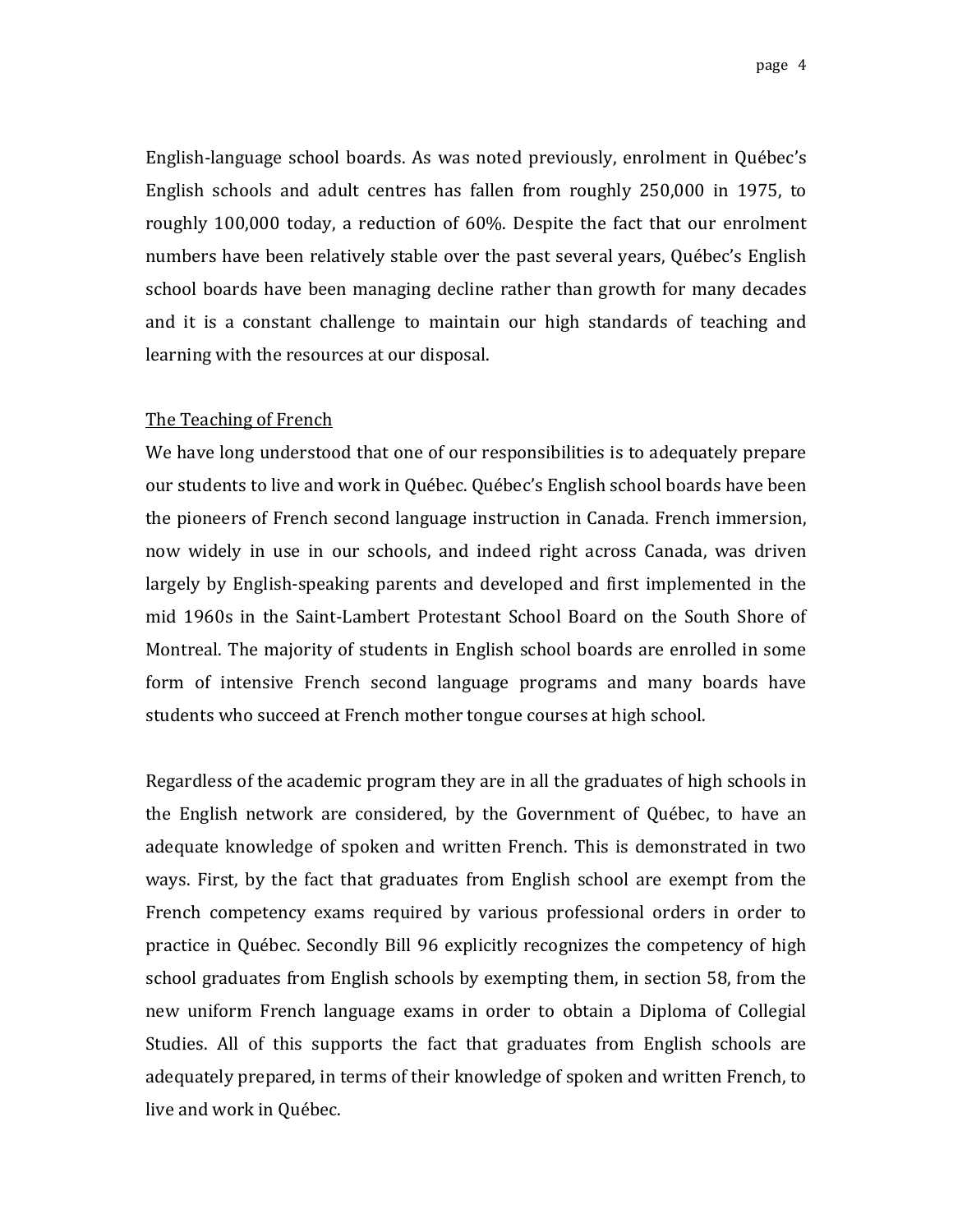#### **Bill 96**

Our comments on Bill 96 cover two broad themes, those related directly to the education related provisions of the Bill, and those which are more generally of concern to the English-speaking community of Québec, in which school boards play a major role. But first, a couple of general observations.

Bill 96 is a major overhaul of the Charter of the French Language and the linguistic regime that it sets out. The Bill is both voluminous and complex. Bill 96 contains 201 sections and two schedules, and in addition to the Charter of the French Language, it amends  $24$  pieces of Québec legislation (including the Civil Code of Québec, the Code of Civil Procedure, and the Charter of human rights and freedoms) and the Constitution Act, 1867. It is regrettable that the Government of Québec did not propose or agree to hold open consultations on the Bill rather than the invitation only ones in which we are participating. The subject matter certainly would have merited unlimited public consultations. The QESBA was dismayed to not have been included in the original list of participants, but thanks the Committee on Culture and Education for the opportunity to be heard. However, we deplore that fact that a number of other groups in civil society who represent English-speaking Quebecers or individuals with grave concerns about Bill 96 have not been given this opportunity.

Secondly, if the intention of the Government of Québec was to have an update to the Charter of the French Language contribute to reinforcing the common values of Quebecers, Bill 96 has failed to do so. Public opinion surveys demonstrate a deep cleavage in the appreciation of Bill  $96$  among French-speaking and Englishspeaking Quebecers. The representative groups of the English-speaking community who will appear before this Parliamentary Committee will all voice opposition to or serious reservations with Bill 96. We have enjoyed many years of what has often been described as "linguistic peace" in Québec. Bill 96, and other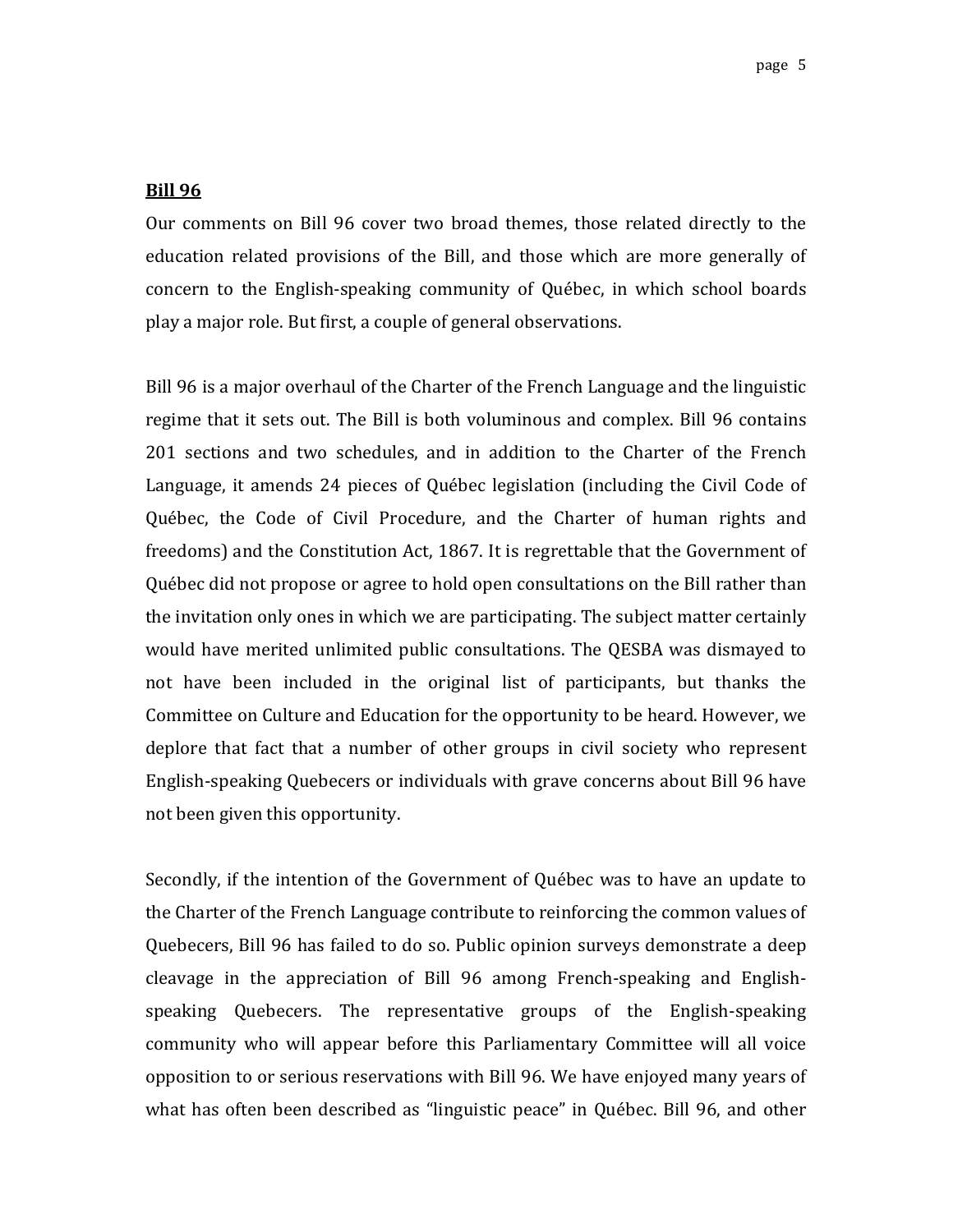recent pieces of legislation, have greatly divided Quebecers and have fragilized that linguistic peace. This situation does not foster a mutual appreciation for and reinforcement of Québec's common values.

## **Education Provisions**

## **Temporary Eligibility Certificates**

In the area of eligibility for instruction in English, Bill 96 amends the Charter of the French language to limit its duration and amends the pertinent Regulation governing temporary certificates.

Section 85 of the Charter currently specifies that the Government may adopt a regulation governing temporary eligibility certificates. The current regulation on temporary certificates covers four categories of persons living in Québec temporarily; foreign nationals, Canadian citizens here for work or study, nationals posted in Québec as representatives of a foreign country or international organizations and, members of the Canadian Armed Forces posted in Québec.

Section 56 of Bill 96 amends the Charter by specifying that the temporary certificates for dependent children of foreign nationals living temporarily in Québec are issued for three years and may not be renewed.<sup>1</sup> This is a major change. Currently, these temporary certificates are issued for three years but can be renewed as long as the status of the parents (i.e. the temporary nature of their stay in Québec) doesn't change.

Here is the new section of the Charter as introduced by section 56 of Bill 96:

<sup>&</sup>lt;sup>1</sup> These three-year certificates expire on June  $30<sup>th</sup>$  of the school year (in order to allow students to complete their year) and may, for those students who have a temporary certificate at the time of the assent of Bill 96, be renewed for one more year.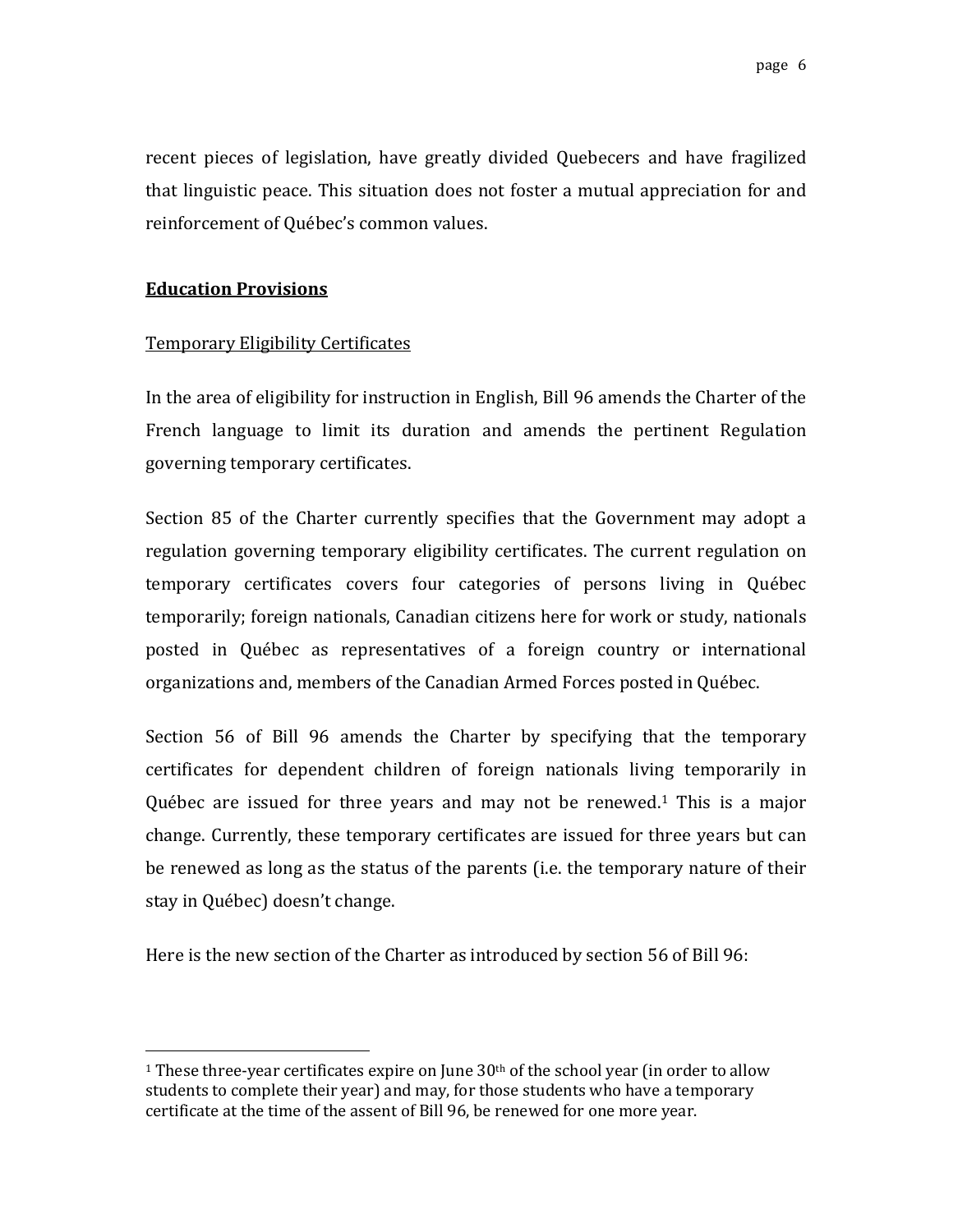The Charter is amended by inserting the following section after section 84:

"84.1. A child who is a foreign national and who stays in Québec temporarily may, at the request of one of his parents, be exempted from the application of the first paragraph of section 72 and receive instruction in English in the following cases:

 $(1)$  he holds a permit issued under the Immigration and Refugee Protection Act (Statutes of Canada, 2001, chapter 27) that authorizes him to work or study in Canada;

(2) he is a dependent child of a foreign national authorized to work or study in Canada under such a permit; or

(3) he is exempted from the obligation to obtain the consent of the Minister of Immigration, Francization and Integration to stay in Québec where the holder of parental authority is staying in Québec as a temporary foreign worker or international student.

The exemption is valid for a period of up to three years and may not be renewed. However, the exemption is extended until 30 June of the school year during which the period of validity ends if that period ends before that date.

The Government shall prescribe by regulation the conditions of the exemption and the procedure to be followed in order to obtain it."

Section 197 of Bill 96 provides for the possibility of a one-year renewal for temporary certificates for children who have an exemption before Bill 96 is assented to.

Finally, sections 160., 161., and 162 of Bill 96 amend the Regulation on temporary certificates.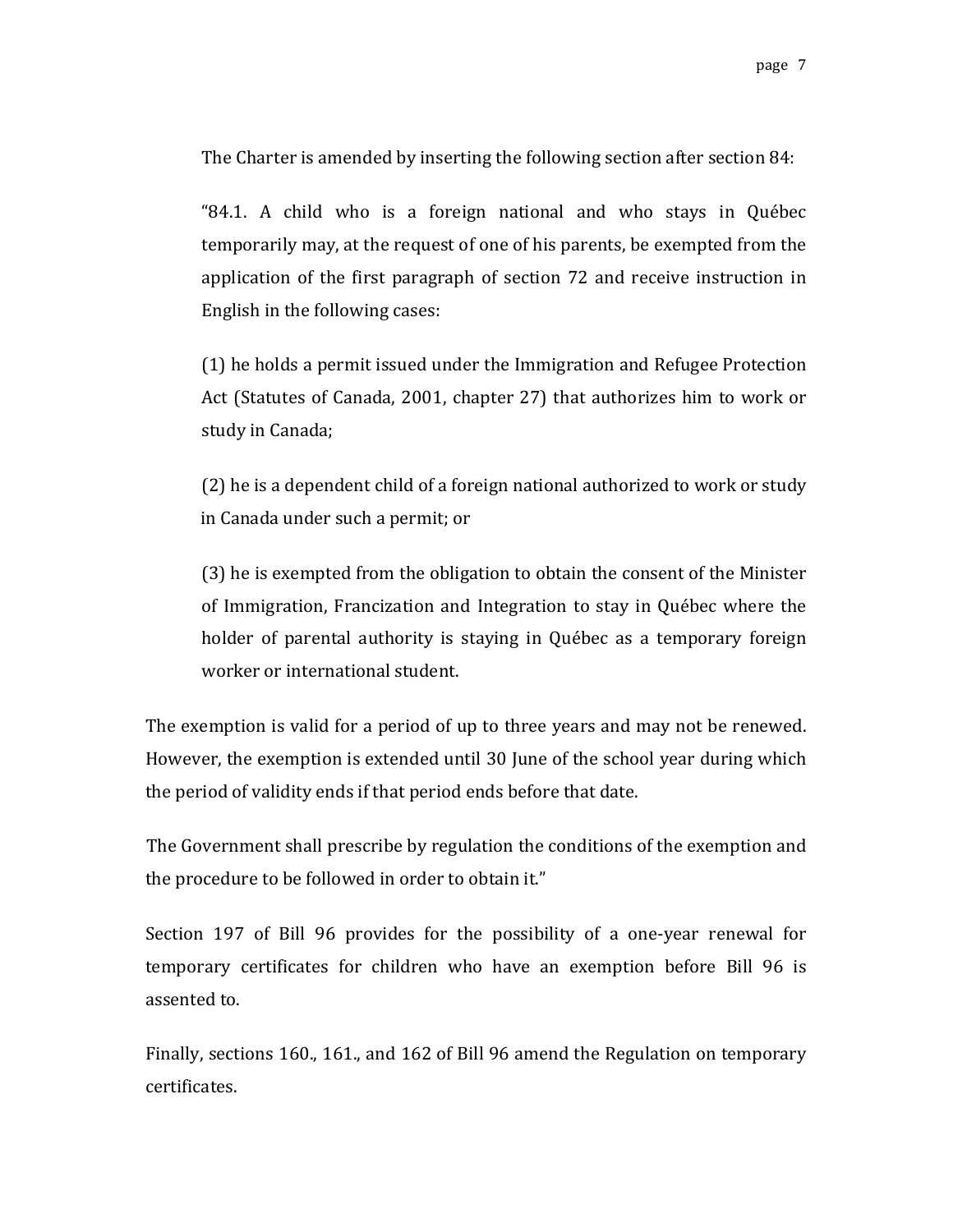It is critical to note that temporary certificates are revoked (at the end of the **school** year) when the person staying in Québec temporarily applies for refugee status or a Québec certificate of selection. In other words, if the **person begins the process of remaining in Québec permanently, they or their children are no longer eligible to receive instruction in English and they must enroll in French-language school the following school year.** Furthermore, the issuance of a temporary certificate does not confer any **acquired rights to attend English school in the future.**

The actual number of students that require a temporary stay is a small percentage of students in the English system. The QESBA has made an access to information request to the Ministère de l'Éducation to document the number of temporary certificates issued over the past five years and the number of students actually attending English schools by virtue of a temporary certificate. According to the Access to Information Act, the MEQ had until September  $1<sup>st</sup>$  to reply. As of September  $20<sup>th</sup>$ , no reply has been received.

However, on March 19, 2021 Le Devoir published a story by Lisa-Marie Gervais headlined *Augmentation des résidents non-permanent dans les écoles anglaises*. In this story Le Devoir states that it "has learned" that the number of temporary certificates issued has more than doubled, increasing from  $2010$  in  $2010$  (sic) to 4428 in 2019. The story also states that the number of temporary stay permits issued by Québec tripled from roughly 50,000 to 150,000 over the same period. So, although the number of temporary stay permits has tripled, the number of temporary certificates for instruction in English has, according to the figures in Le Devoir, only doubled. If the number of temporary certificates to receive instruction in English, issued in 2019 (4428), is expressed as a proportion of the temporary stay permits issued in 2019 (150,000), this would seem to indicate that only 3% of temporary stays theoretically result in temporary English enrolment. This situation is depicted in the article as one of concern.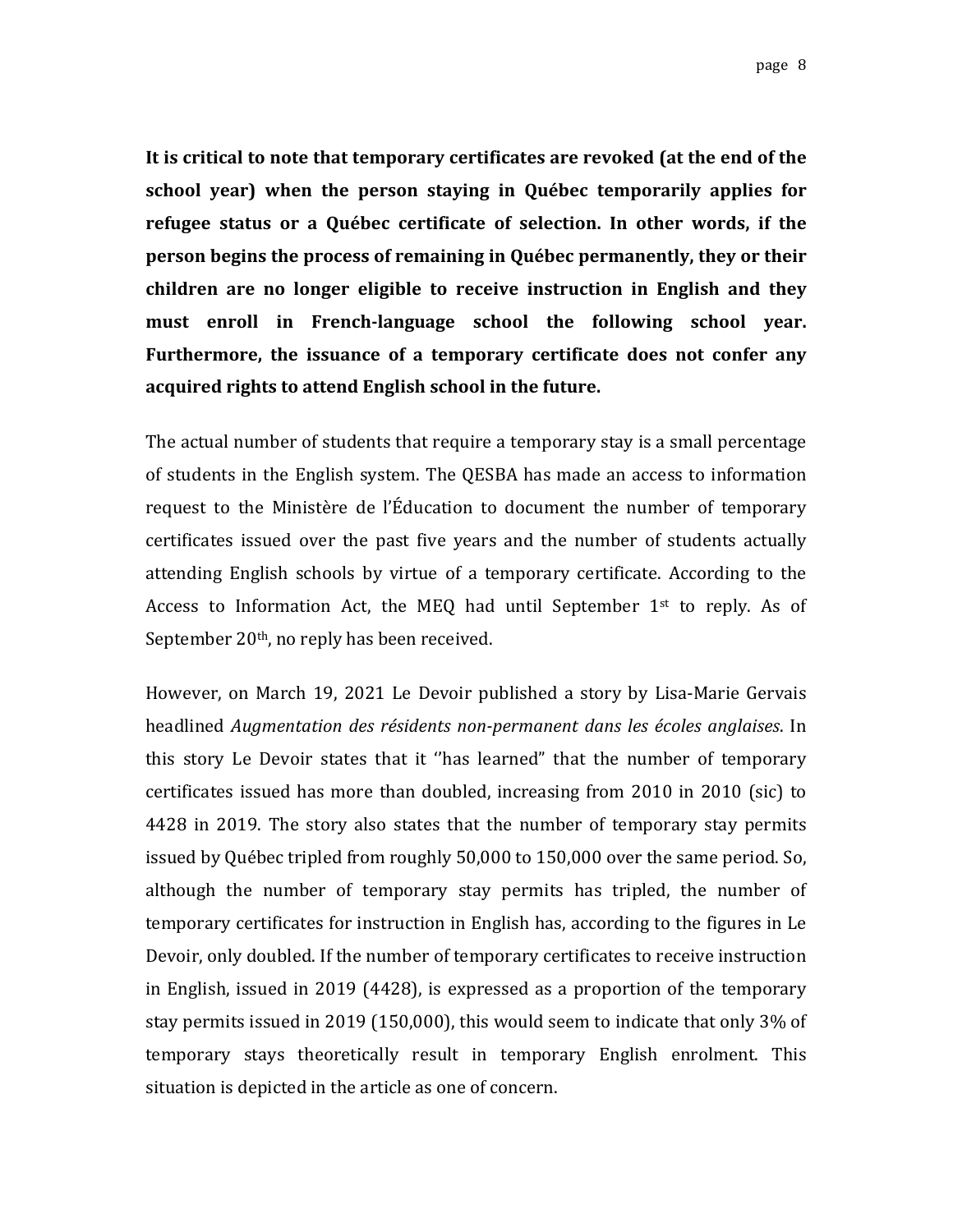Anticipating the possibility of a delay, the QESBA asked our nine member school boards and the CSS Littoral the number of students enrolled in the 2020-2021 school year by virtue of a temporary certificate. We received the answer from all boards and Littoral. The total of students in English public schools on temporary certificates last school year was 4108. However, of that number, 926 were temporary exemptions for Canadian Armed Forces personnel and, by definition, not foreign nationals. Therefore, the maximum number of foreign students studying in English public schools (the object of the Bill 96 amendments to the CFL) last year is 3182.

There are roughly 85,000 students in English elementary and high schools, and 963,000 students in elementary and secondary schools in Québec overall in 2020-2021 (MEO estimates). Therefore, the number of foreign national students on temporary certificates to study in English represents 0.33% of the total elementary and high school student enrolment. While the number of foreign nationals with temporary certificates represents at 3182 a drop in the bucket in the overall student enrolment in Québec, it provides a little bit of badly needed oxygen for the English school network, which has declined by 60% since 1975.

We are concerned that restricting the temporary eligibility certificates to a maximum of three years for foreign nationals may put a damper on the ability of Québec companies and institutions to recruit workers and professionals to accept employment here temporarily if they want their children to attend English school. Universities often recruit foreign professors and researchers with limited contracts. The same is true of medical doctors and health researchers and certain members of the clergy. Multinational companies operating in Québec also transfer personnel here for a limited period. In all these cases, the children of these talented individuals may have limited or no French language skills, but some English language knowledge. The opportunity to have them attend English schools for the duration of their temporary stay is an important consideration.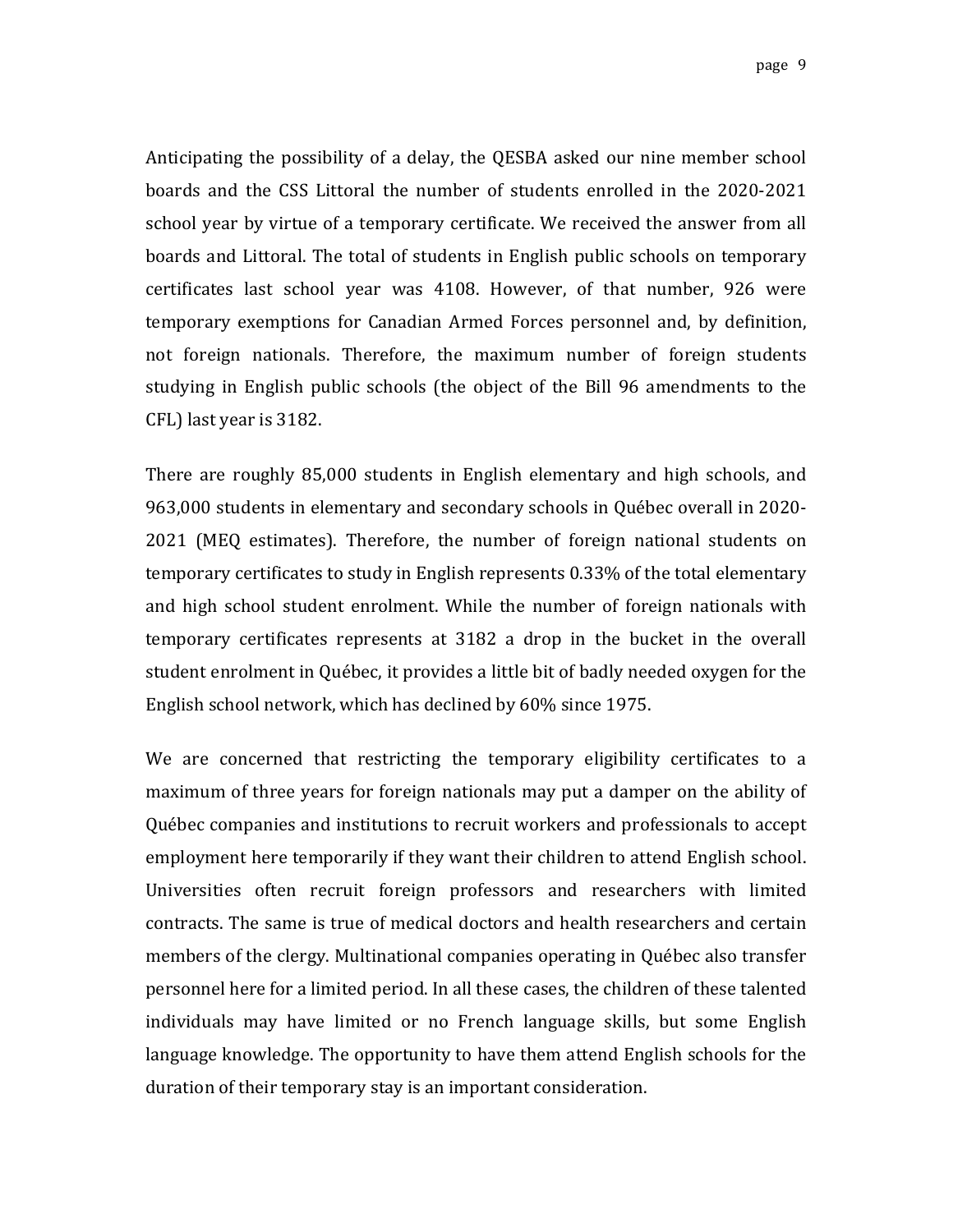#### *Concrete examples:*

Many general managers of Reynolds Aluminum (now Alcoa) were Americans who committed to living and working in the regions of Québec. One of whom lived in Baie-Comeau for 10 years with two daughters who attended English public school. One of the daughters took French as a minor in her American college once she graduated from Baie-Comeau High School and further did a year of College in France to pursue her French education. Today, she is the Vice-President of City Bank and is responsible for the implementation of French for Canada and Europe.

U.S. Vice-President Kamala Harris spent five years and graduated from Westmount High School when her mother, Dr. Shyamala Gopalan Harris, a breast-cancer scientist originally from Chennai, India, brought Harris and her sister, Maya, to Montreal in the 1970s when she took a job teaching at McGill University and doing research at the Jewish General Hospital. This talented researcher might not have accepted this position if told her children could not benefit from a bilingual education in Québec.

This new restriction limiting the duration of temporary eligibility certificates will undoubtedly result in a small reduction of enrolment in our network. It may also have a negative impact on the ability to attract foreign nationals, who may want their children to study in English, to temporary positions here. Given the relatively small number of students involved, given that these temporary certificates confer no acquired rights to attend English school, given that the foreign students enrolled in English schools receive excellent French-language instruction, the proposal in Bill 96 to limit the temporary certificates of foreign nationals to three years seems to be a solution in search of a problem. If it is important for the Government of Québec to be competitive in attracting foreign nationals with specific talents to Québec, on a temporary basis, and for all the reasons highlighted above, this measure should not be adopted.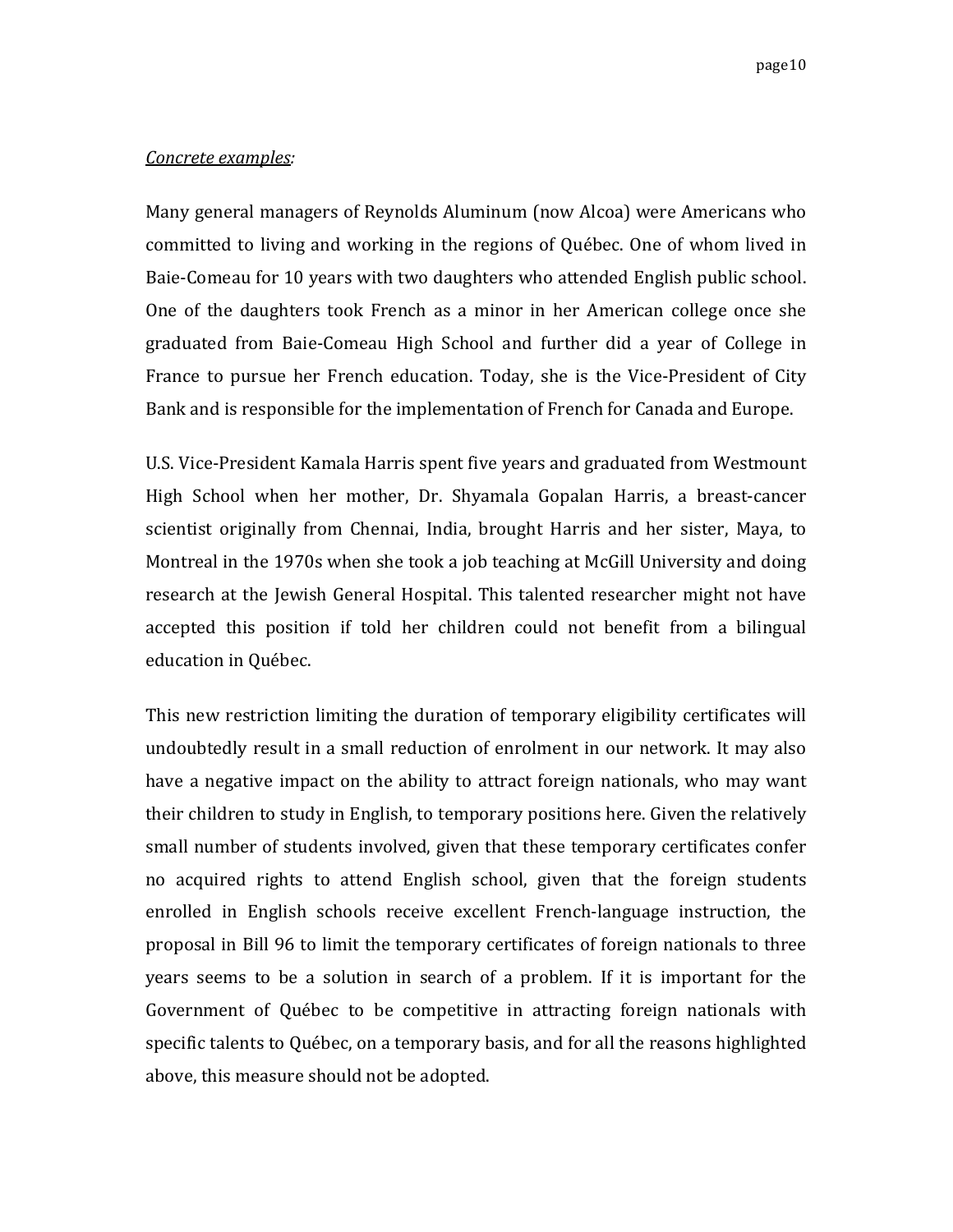# Recommendation:

The QESBA recommends that the government of Québec abandon this change and leave the option for renewal of temporary certificates open for their entire duration of the temporary stay.

# **Language of Communication**

The Charter of the French Language establishes the language of communication requirements for the civil administration, of which school boards are considered part. For school boards (according to section 29.1 of the CFL), it outlines under what circumstances French must be used, when French and English may be used (in names, internal communications, communications with each other  $-$  section 26 of the CFL), and when English may be used alone (in communications between two persons – section 26 of the CFL and; in communications connected with teaching ["*dans leurs communications d'ordre pédagogique*"] – section 28 of the CFL).

This latter section of the CFL (section 28) allows English schools and school boards to communicate with parents in English only in matters regarding pedagogy writ large.

Bill 96 proposes a number of modifications to this regime, some of which appear to apply to school boards (as recognized bodies under section 29.1 of the CFL), and some which do not:

- Section 28 of the CFL which reads "28. Notwithstanding sections 23 and 26, school bodies recognized under section 29.1 may use the language of instruction in their communications connected with teaching without having to use the official language at the same time" is unaffected by Bill 96;
- The Bill 96 amendments (Bill 96 section 16) to section 26 of the CFL do not appear to significantly modify the ability of school boards to use English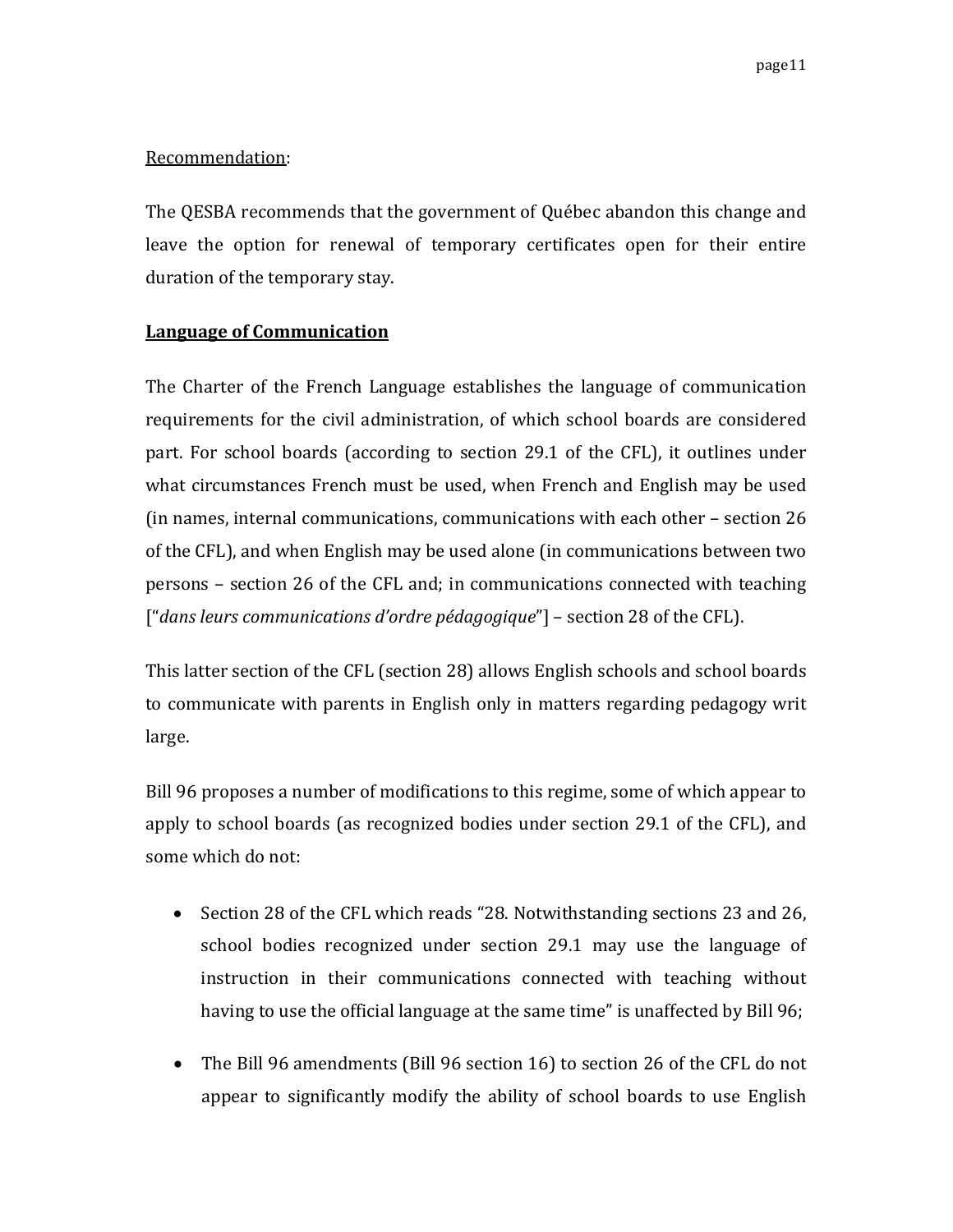along with French in their internal communications and in their communications with each other. Bill 96 also continues to allow for written communication between two people within a school board to be in English;

• Bill 96, section 16 also makes the obligation for deliberative assemblies of school boards to publish notice of meetings, agendas and minutes in French (without prohibiting English) clearer. This is already the practice in our school boards.

Finally, it is not entirely clear to us if Bill 96 alters the language of communication requirements for school boards when dealing with legal persons, other than other school boards and the civil administration, such as companies and associations such as our community partners. A clarification of this point would be most welcome.

#### French Second Language Instruction

There are English-speaking adults who want to improve their written and verbal French language skills. Section 62 of Bill 96 amends the Charter of the French Language (new section 88.11) directing that Francisation Québec provide French language learning services to persons domiciled in Québec who are not subject to compulsory school attendance under the Education Act. This is a welcome initiative, one that has been proposed by the English-speaking community for some time. Québec's English school boards, which already offer a wide array of adult education courses including French as a second language, are interested and willing to play a role in the delivery of these new course offerings.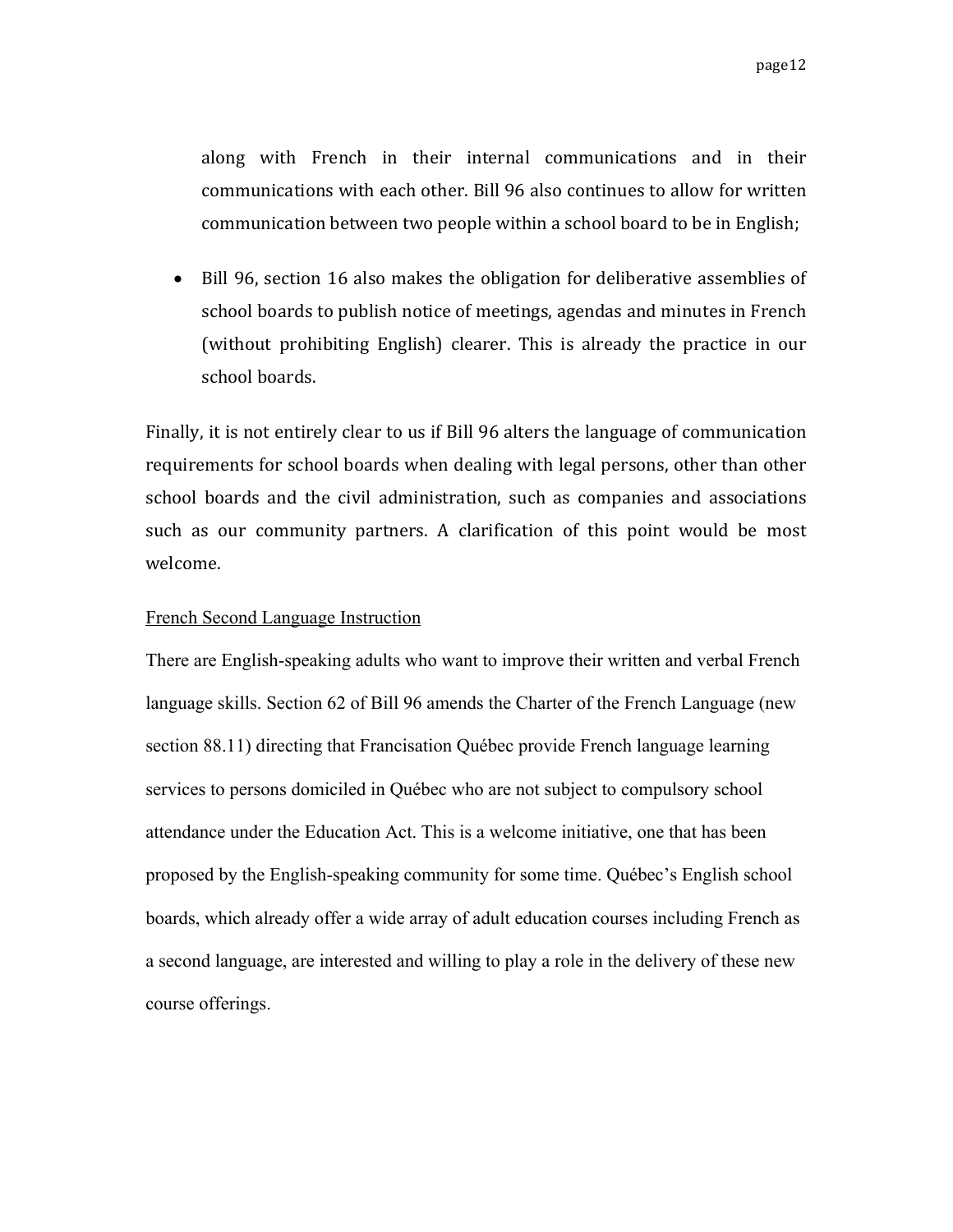### **CEGEP Enrolment**

Bill 96 introduces a cap on the increase in enrolment in English-language CEGEPs and, in section 62, introduces a new concept requiring that they have a policy which must include measures to give priority to admitting "students declared eligible to receive instruction in accordance with Division I [of the CFL]".

This new measure will likely make it easier for our graduates to be accepted into high applicant programs. On the other hand, the enrolment cap may also affect the longer-term viability of certain smaller English CEGEPs outside the Greater Montreal Area.

# **Language Knowledge of Judges**

Section 12 of the Bill stipulates that judges and members of administrative tribunals appointed by the Government of Québec cannot be required to have a knowledge of a language other than French unless the Minister of Justice and the Minister of the French Language consider that the exercise of their office requires such knowledge (and only after all reasonable means have been taken to avoid requiring the knowledge of another language).

This section has the potential, in practical terms, to reduce the ability of Québec courts (including municipal courts) to hear cases in English, thereby making access to justice for English-speakers more difficult. Furthermore, on the face of it this section seems to be incompatible with section 133 of the Constitution Act 1867 which allows bilingualism in the Québec legislature and in federal and Québec courts.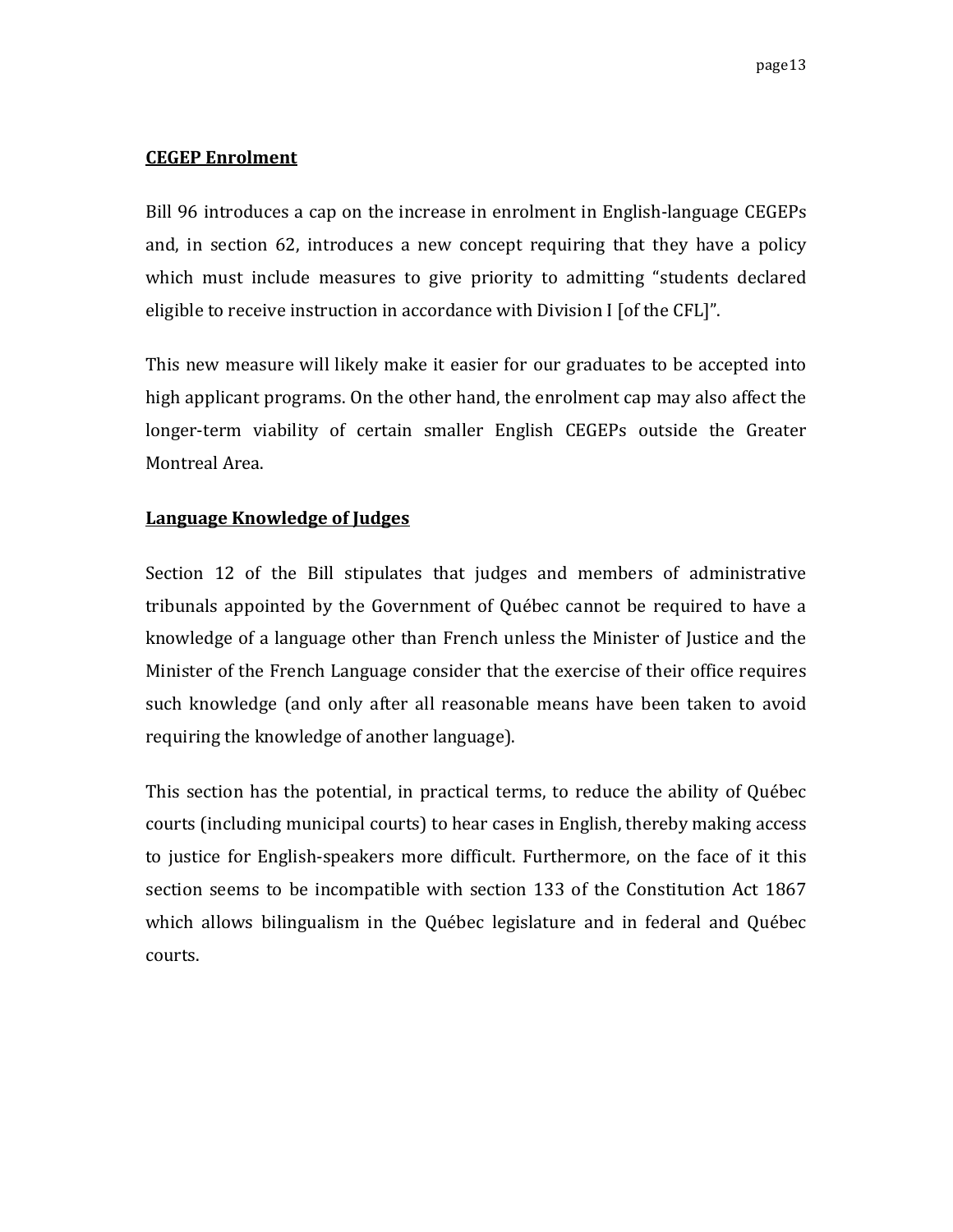# **Constitutional Amendment**

Section 159 of Bill 96 unilaterally amends the Constitution Act 1867 of Canada by adding sections:

- 90Q.1. Quebecers form a nation.
- 900.2. French shall be the only official language of Québec. It is also the common language of the Québec nation.

The constitutional implications for the English-speaking minority of Québec of these proposed amendments are not clear and constitutional experts are divided on this question. However, it is unlikely that such an amendment would be benign. Once again, on the face of it this section of Bill 96 seems to be incompatible with section 133 of the Constitution Act 1867 which allows bilingualism in the Québec legislature and in federal and Québec courts.

One of the fundamental tenets of the legislative process is to adopt laws that are clear and subject, to the minimum possible, to interpretation. Some clarity with these proposed Constitutional amendments is necessary.

# Recommendation

That the Government of Québec refer section 159 to the Court of Appeal of Quebec as per the Court of Appeal Reference Act, to obtain the desired clarity on the Constitutional implications of the proposed amendment to the Constitution Act, 1867.

# **Pre-emptive and Blanket Use of the Notwithstanding Clauses**

Section 118 of the Bill integrates the federal and Québec notwithstanding clauses directly into the Charter of the French Language and covers all the provisions of the Charter.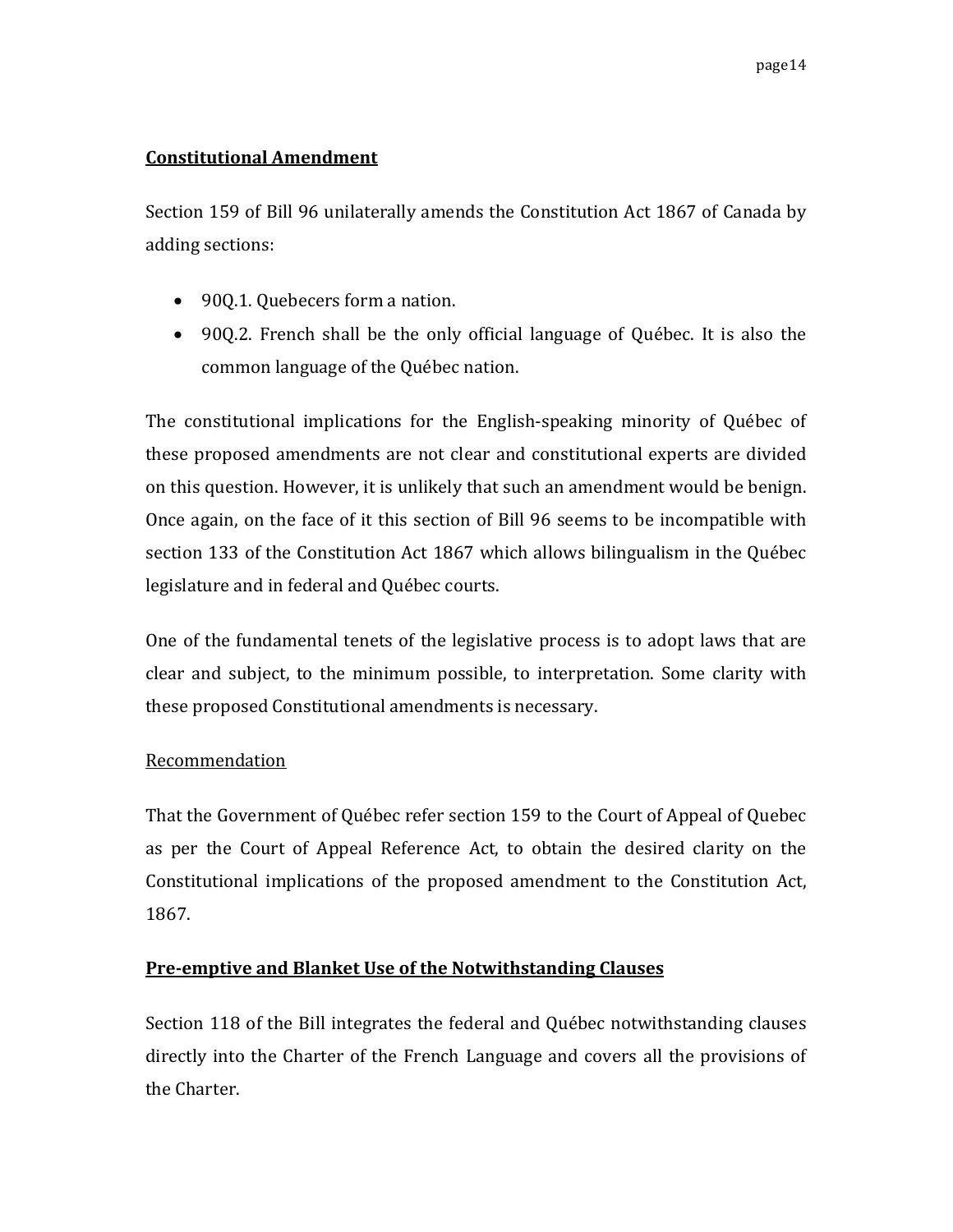Sections 199 and 200 of the Bill stipulates that all the other provisions of Bill 96 apply notwithstanding, respectively, the Québec and Canadian charters of rights and freedoms.

This blanket and pre-emptive use of the notwithstanding clauses shields the modifications proposed in Bill 96 from judicial challenge under the charters of rights, including every single provision of the Charter of the French Language.

Quebecers are rightly proud of our progressive, comprehensive, and groundbreaking Charter of Human Rights and Freedoms. The Québec Charter is a fundamental, quasi-constitutional law of Québec. It was adopted unanimously by the Québec National Assembly on June 27, 1975 in a legislature formed of the governing Liberals of Robert Bourassa, the Official Opposition Parti québécois and two MNAs of the Ralliement créditiste. It has become one element of the common values of Québec. The fundamental human rights it protects for all Quebecers should not be set aside lightly. The same is true of the Canadian Charter of Rights and Freedoms. Both Charters contain a notwithstanding clause permitting the legislature, with certain limits, to adopt legislation which applies despite the fundamental rights outlined in the Charters. However, it is our opinion, shared by many including a number of judges and justices, that the use of the notwithstanding clauses should be done with circumspection and with limited application.

This is not the case with Bill 96. The rationale for invoking the Québec and Canadian notwithstanding clauses for every single provision of Bill 96 and, through Bill 96, every single provision of the Charter of the French Language, has not been clearly explained. This action deprives all Quebecers of the protection of the fundamental rights in the two charters of rights and freedoms in relation to the effects of Bill 96. It shields Bill 96 from any legal recourse to challenge the legislation by virtue of the Charters, legal recourse which is a normal and appropriate action in a society governed by the rule of law.